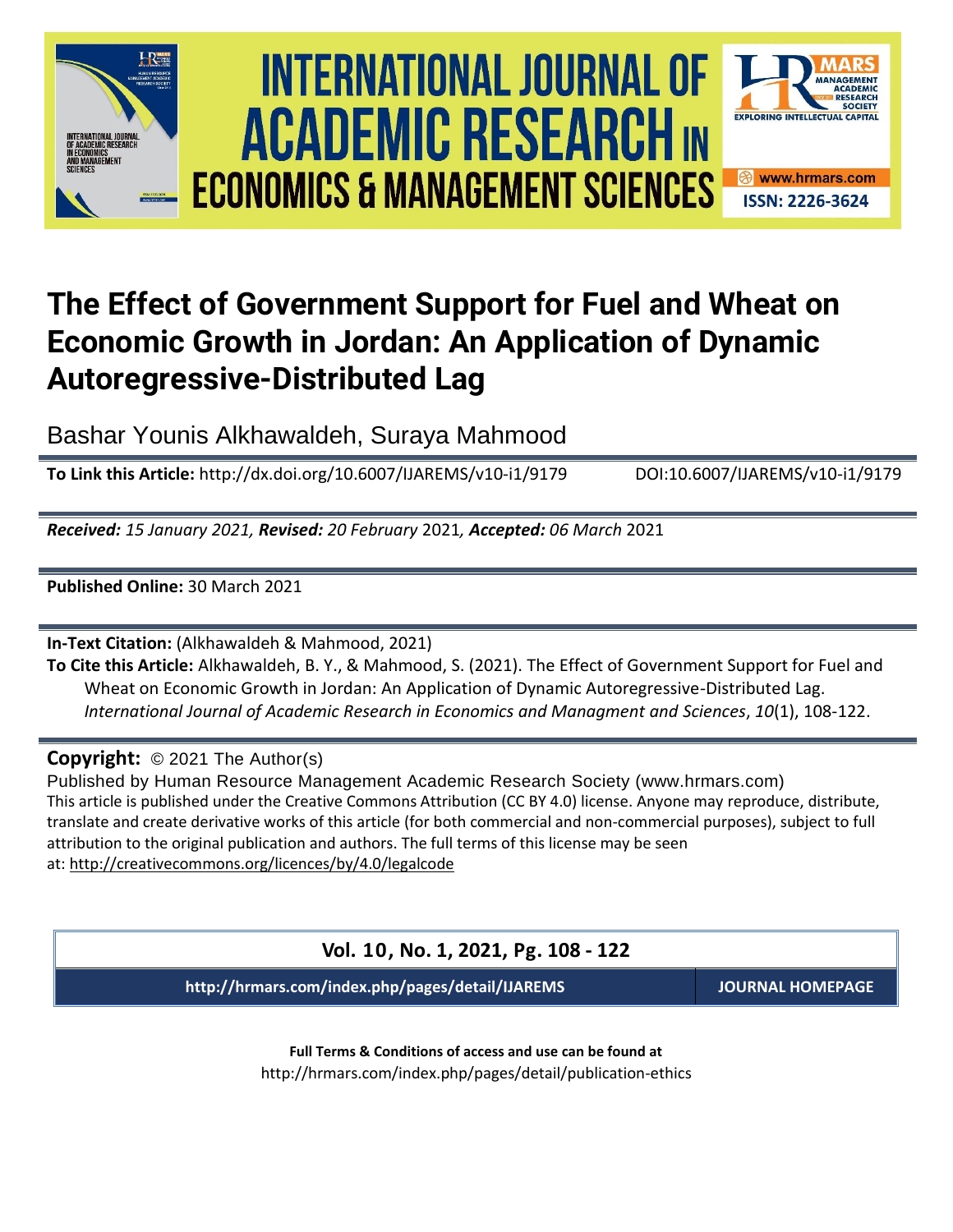

# International Journal of Academic Research economics and management sciences **Vol. 1 0 , No. 1, 2020, E-ISSN: 2226-3624 © 2020 HRMARS ACADEMIC RESEARCH IN ECONOMICS & MANAGEMENT SCIENCES**



## **The Effect of Government Support for Fuel and Wheat on Economic Growth in Jordan: An Application of Dynamic Autoregressive-Distributed Lag**

## Bashar Younis Alkhawaldeh, Suraya Mahmood

Faculty of Business and Management, Universiti Sultan Zainal Abidin, Terengganu, Malaysia Email: basharyounes@yahoo.com, surayamahmood@unisza.edu.my

## **Abstract**

This study aims to investigate the effect of government support for Fuel and Wheat on economic growth in Jordan. This study employs the time series data from 1970-2019. Furthermore, this study applies the powerful unit root to test the stationarity of the variables. The unit root tests are Augmented Dickey-Fuller, Phillips-Perron, Saikonen and Lütkepohl and Zivot-Andrews. Moreover, this study also uses a recent cointegration test developed by Gregory and Hansen to investigate the long-run effect of government support for fuel and Wheat on economic growth. Similarly, this study uses dynamic autoregressive distributive lags. The results of unit root tests show that all the variables are stationary. Also, the results of the cointegration test reveal the long-run effect of government support for fuel and Wheat and trade openness on economic growth in Jordan. Similarly, the long-run and short-run estimates reveal the positive effects of both government support for fuel and Wheat and trade openness on economic growth, respectively. While the 2015 food crisis shows a negative effect on economic growth, conclusively, the policy will be contributed to Jordan to optimize the effects of government support for fuel and Wheat in economic growth. It is also recommended that if government support is utilized in the excess amount, the excessive development support becomes unproductive at the margin. Moreover, fiscal policy can be used as a macroeconomic instrument for economic stability. Intensive government support should be employed as an investment by allocating the funds to productive sectors. In addition, the government needs to make sure that increment in government support does not hurt the economy, particularly the economy of people within the country.

**Keywords:** Government support for Fuel and Wheat, Gregory and Hansen Cointegration, Dynamic Autoregressive-Distributed Lag, Saikonen and Lütkepohl, Zivot-Andrews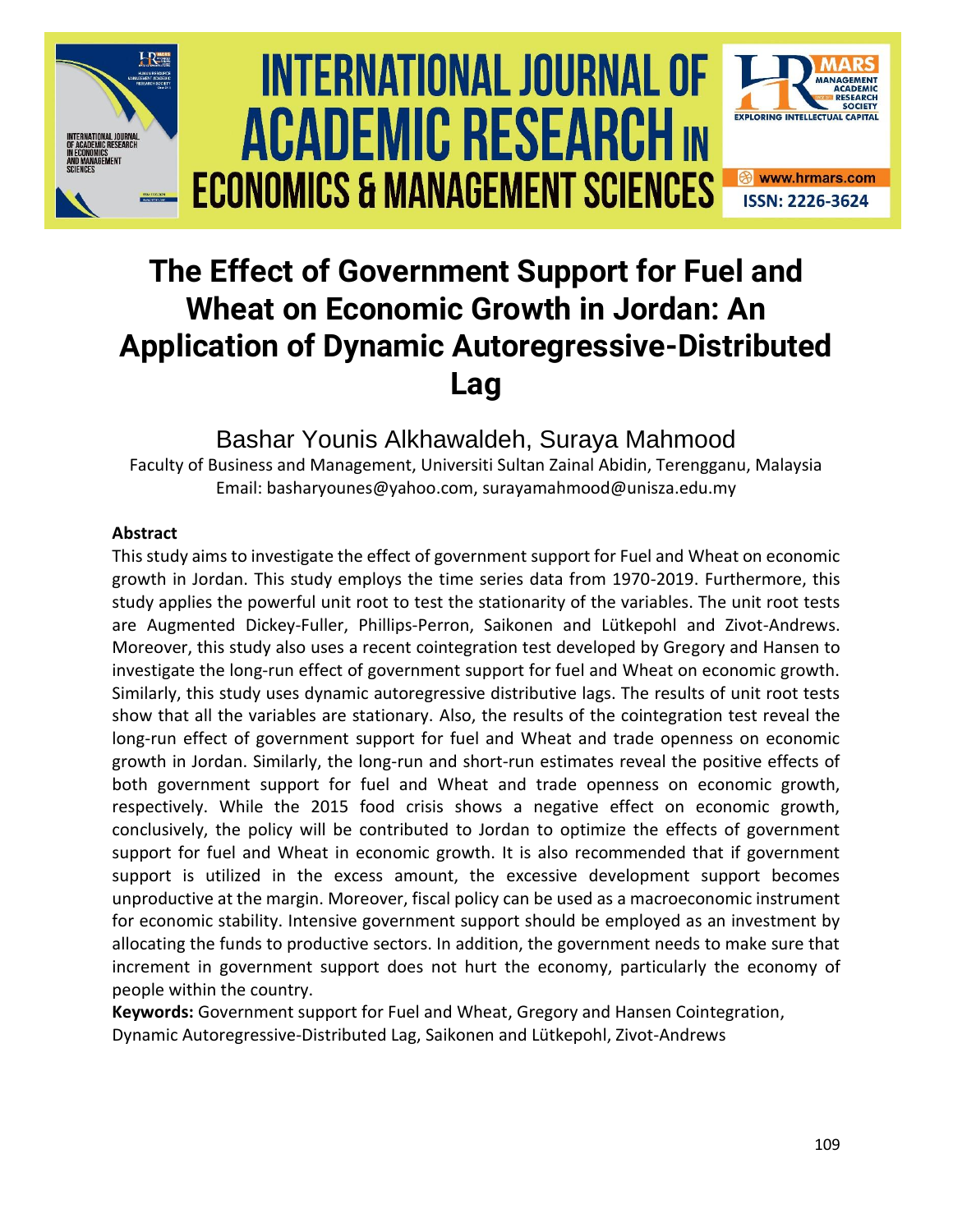#### **Introduction**

Economic growth is the most dominant instrument for improving personal satisfaction in developing nations. Both cross-country research and nation contextual analyses give intense proof that quick and supported growth is basic to gaining quicker ground towards the Millennium Growth Goals and not simply the principal objective of dividing the worldwide extent of individuals living on under \$1 every day. Growth can create righteous circles of flourishing and opportunity. Solid growth and work openings improve motivating forces for guardians to put resources into their kids' training by sending them to class. This may prompt the rise of a solid and developing gathering of business visionaries, which ought to create pressure for improved administration. Solid economic growth along these lines progresses human growth, which, thus, advances economic growth (McClelland, 2019).

Moreover, Future growth should be founded on an undeniably globalized world that offers new openings yet, in addition, new challenges. New advances offer 'make up for lost time' potential yet additionally 'jumping' conceivable outcomes. New science offers better prospects crosswise over both gainful and administration areas. Also, the government made a decision to buy the Wheat from the farmers at barley higher prices. Interviewed by the Jordan News Agency, Petra, farmers, said that the Cabinet's recent decision to buy their Wheat and barley at JD500 and JD420 per tonne, respectively, would have its "immense" contributions in encouraging the cultivation of the two strategic crops. The prices of imported Wheat and barley stand at JD420 and JD370, respectively, according to Petra. In a recent meeting, the Council of Ministers decided to raise the prices of locally-produced Wheat and barley by JD50 per tonne in a bid to alleviate farmers' burdens and increase the country's production of the two produces. Saleh Raqqad said the decision would support farmers and the agriculture sector, calling on the government to take more steps towards easing off farmers' burdens. For Abdulmahdi Ma'ayah, the decision would encourage farmers to grow more Wheat and barley. The government is expecting to receive less locally-cropped Wheat and barley this year compared with last year, in which it bought 21,300 tonnes from farmers, Petra said. The government has allocated JD15 million to buy around 35,000 tonnes of locally-produced Wheat and barley, according to Petra. While only 1 million dunums of land in Jordan is used to grow Wheat and barley, the country needs 4 million dunums of land to raise these major crops, Petra said. Farmers grow Wheat across the country, but grains are mainly cultivated in Irbid and Houran plains in the north, Madaba and Husban in the central region, and Arrabeh in the southern Governorate of Karak. The Kingdom, which consumes more than 80,000 tonnes of Wheat per month, imports over 96 percent of its wheat needs, as domestic production covers only around 4 percent of demand. Jordan imports the majority of its Wheat from several countries, including Ukraine, Kazakhstan, Russia, Romania, and the United States (IMF Report, 2017).

Moreover, the Jordanian economy did not repeat its strong performance in the 1970s. However, since 1990, performance has become unstable. In addition, the recent growth performance has been weak. The observer of the Jordanian economy notes that it is suffering from worrying conditions in terms of unemployment rates. They are generally high and are a heavy burden on successive governments. As we know, the excellence of government expenditure signifies vital factors of the ineptness of the national budget. The government expenses on the basic need of the country, such as fuel and wheat support, doesn't produce income to decrease the budget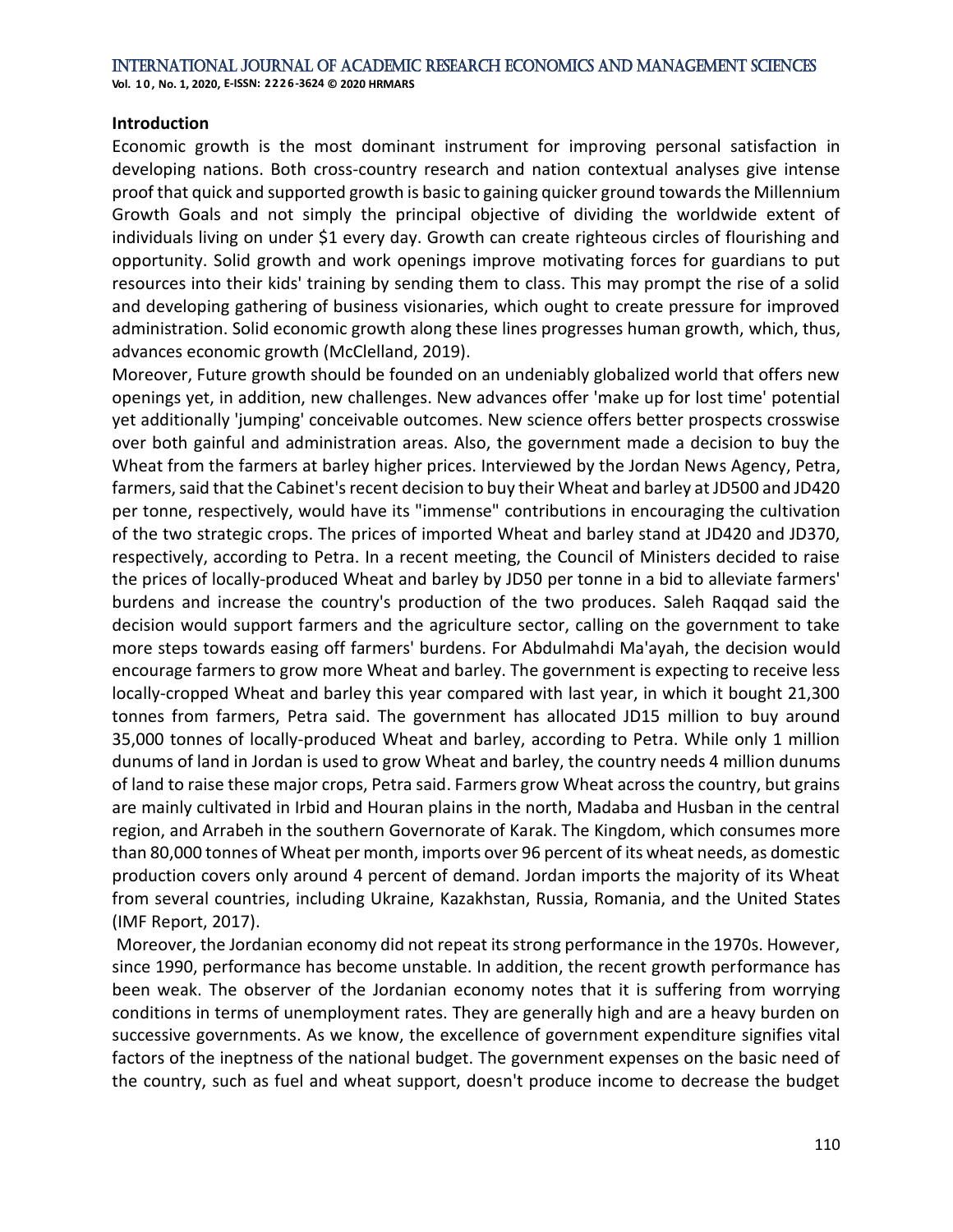**Vol. 1 0 , No. 1, 2020, E-ISSN: 2226-3624 © 2020 HRMARS**

deficit. The Jordanian government has delivered supports usually to consumers of fuel and Wheat (Al-Fawwaz, 2016).

To protect the people from the current big spikes in global commodities, the Jordanian government supports experienced sharp rises. Jordanian government was paying beyond Jordanian \$600 million on food and fuel supports, which is about 17 percent of total government expenditures in 2005. Whereas the extent of the supports rose and fell with international price changes, they sustained a challenge for the government. Consumer supports by the government in Jordan has a long history with wheat supports from the year 1960. Maximum food cost was liberalized with the exception of Wheat that has continued to be supported despite occasional attempts at reform by the early 1990s and attempting to remove the wheat support by the government, triggered in extensive social dissatisfaction and vented bread riots in 1996 due to prices trebling of Wheat from JD 0.075 per kg to JD 0.25 per Kg. Since then, the focus on what support is given relative importance by the Jordanian government (Al-Fawwaz, 2016).

Additionally, at lower market prices, Iraq sales fuel to Jordan before the year 2003. Hence, the Jordanian government handed on these savings to consumers. Whereas, after the year 2003, the source of cheap Jordanian fuel has absented, and this concurred with rises fuel prices globally (World Bank Report, 2009).

From 2002 to 2008, world energy prices rose by three times, whereas global food prices rose double. Jordanian government was obligated to raise fuel prices in 2005 and 2006. However, fuel prices level still kept below international levels. Thus, government expenditure on fuel support reached 5.8% of GDP in 2005 (Coady et al., 2006).

According to World Bank Report (2015), in the confront of acute fiscal stress, the Jordanian government stopped cash support on fuel products from 2008 to 2010, and hence fuel prices matched the first time with the international level. As a cause of the rapid drop-in fuel support ensued 2.5% of GDP in 2007 to 0.3% in 2009. At this point, the Jordanian government compensated households through salary enhancement for private and public sector employees. However, in the latter part of 2010, the monthly fuel price adjustment is discontinued by the Jordanian government since fuel prices touched US\$90 a barrel, and hence, fuel support introduces again. By 2012, fuel support was at 2.8 percent of Jordanian GDP. As a result of facing fiscal pressure, the government again raised the price of fuel by about 13 percent in 2012 June, which headed to the key changes in 2012 November, when support on fuel was cut radically, and a general cash transfer program was instituted. Moreover, there is a lack of empirical studies that analyzed the effect of the government support for fuel and Wheat on economic growth in Jordan. Therefore, it necessitates studying and analyzing it to contribute to the body of knowledge.

## **Literature Review**

In the course of recent decades, empirical analysis has dedicated expanding thoughtfulness regarding the budget deficit, taxes, interest rate, government support, and economic growth. Regardless of whether fares advance or are unbiased for economic growth is key to the discussion about their relationship. In any case, regardless of huge research, experimental outcomes stay blended and uncertain, making it difficult to summarise the relationship. Al-Shatti (2014) found that public expenditure had a direct impact on economic growth in Jordan during the period between 1993 and 2013. The study further revealed that current expenses and capital expenditure enhances economic growth in Jordan especially. Chinweoke et al. (2014) evaluated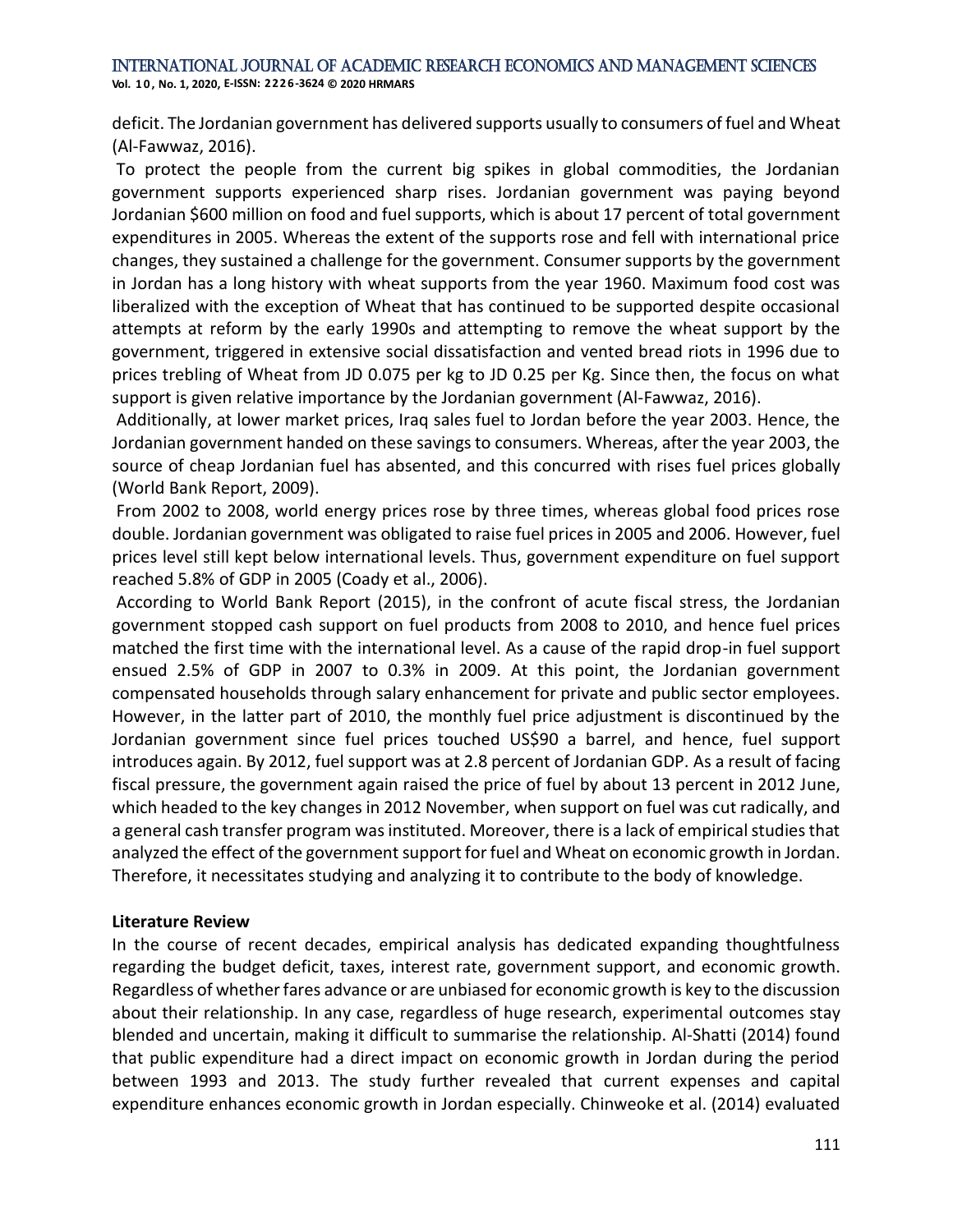the association between government expenditure and economic growth in Nigeria through the period between1992-2011.

The study revealed that there was a positive impact of the federal government support on economic growth in Nigeria; however, this impact was insignificant. Olulu et al. (2014) examined the association between government support and economic growth in Nigeria through the period between 1980 and 2010. The study revealed that there was an inverse association between government support and economic growth in Nigeria. The study asserted that government expenditure could help to increase foreign and local investments. Torruam et al. (2014) discovered that government support has a significant contribution to economic growth and development, and therefore government in Nigeria must pay critical attention to public expenditure to make sure that budgets meet the expected expenses to achieve value for money hence enhancing the economy. Abu-Eideh (2015) assessed the causal relationship between government support and the GDP growth in Palestine during the period between 1994 and 2013. The study discovered that government support has a significant positive association with economic growth hence the need for the government to deploy measures and systems to help increase economic activities. The study also found that expenditure and GDP had a significant association with each other. Gemmell et al. (2016) determined the association between GDP and changes in total government supports for a sample of OECD countries through the period betweeni1970 andi2011. The study revealed that these variables had a significant positive impact on economic growth in Nigeria. Novikov et al. (2018) State support for development is considered for the case of examination into the commercialization of new assembling items. Existing models for the help and incitement of advancements are displayed, and the improvement of state programs equipped for animating send-out extensions based on developments in the mechanical building is proposed. Saberi and Hamdan (2019) inspected the degree to which administrations of the Gulf Cooperation Council (GCC) nations assume a directing job in the connection between business enterprise and monetary development. The investigation utilizes a 10-year time arrangement (2006-2015) for six GCC nations: Bahrain, Kuwait, Oman, Qatar, Saudi Arabia, and the United Arab Emirates. Auxiliary wellsprings of information were gathered from The World Bank database, generally accessible measurements on the GCC, the Global Entrepreneurship Index from the Global Entrepreneurship and Development Institute (GEDI), and the Global Entrepreneurship Monitor (GEM) database. Results demonstrate that administrative help has a noteworthy directing impact on the connection among enterprise and monetary development in the GCC. Moreover, the most grounded pointers of pioneering interests in the Gulf have been seen as hazard capital and high development, which demonstrate a quick development in innovative ventures. The most reduced scoring markers were seen as innovation ingestion and advancement process. Regardless of the vital estimates taken to guarantee standard results, for example, testing information legitimacy, care ought to be taken when summing up the examination results chiefly in light of the fact that the time arrangement of the investigation (2006-2015) could have been influenced by the International and Financial Crisis; however, the investigation has contemplated this.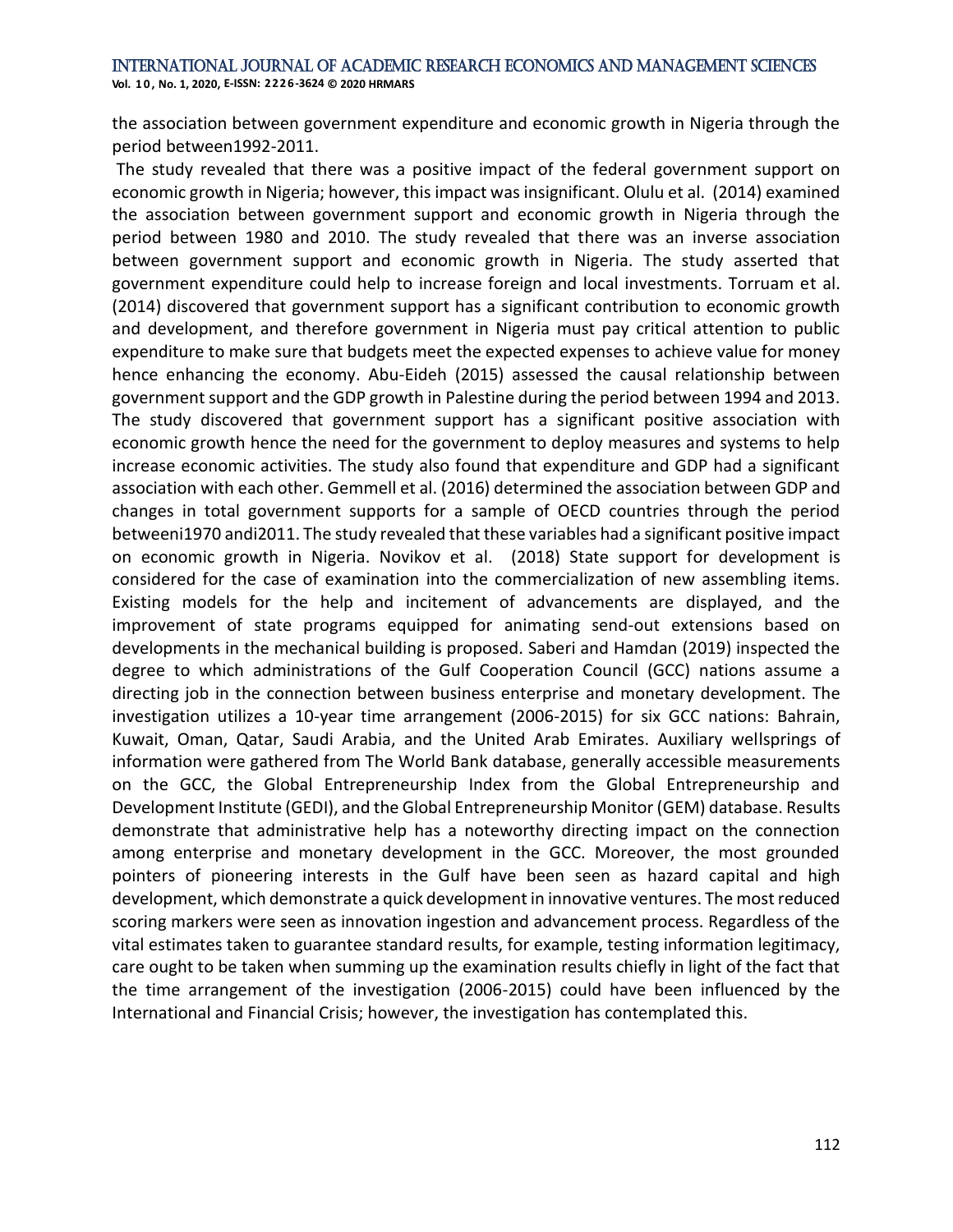**Vol. 1 0 , No. 1, 2020, E-ISSN: 2226-3624 © 2020 HRMARS**

#### **Methods**

#### **Data Sources and Model Specification**

This investigation pursues the neo-traditional upgraded Solow growth model. Consider the accompanying the Cobb-Douglas development model as pursues:

$$
Q_t = C_t^{\varphi} (R_t L F_t)^{1-m} \tag{1}
$$

Where,  $Q_t$  is the output,  $\mathcal{C}_t$  is the capital  $LF_t$  is the labor force; meanwhile,  $R_t$  Is the level of technology and efficiency, time is denoted by t. Ang (2008), Sharma (2010), Menyah and Wolde-Rufael (2010), and Shahbaz et al. (2012), among others, include the government support variables in their empirical model to examine the effect on economic growth. While they generally find that government support stimulates economic growth. Hence, the current study extends the equation (1) above by including government support for fuel and Wheat and trade openness and the 2015 Food Crisis.

$$
LNRGDP_t = f(LNGSW_t, LNGSF_t, LNTO_t, TB_{2015}) \quad (2)
$$

This study will transform all the variables into natural logarithms to capture their elasticity value and set them free from the problem of heteroscedasticity. In the empirical version of the model and the econometric analysis, the functional equation is as follow:

 $LNRGDP_t = \theta_0 + TB_{2015} + \vartheta_1 LNGSW_t + \vartheta_2 LNGSF_t + \vartheta_3 LNTOP_t + \varepsilon_t$  (3) Where  $\emph{LNRGDP}_t$  indicated the natural logarithms of real gross domestic product,  $\emph{LNGSW}_t$ indicated the natural logarithms of government support for Wheat,  $\it{LNGSF}_{t}$  indicated the natural logarithms of government support for fuel;  $\emph{LNTO}_{t}$  indicated the natural logarithms of trade openness and  $\varepsilon_t$  is the random error term which is assumed to have a normal distribution with zero mean and predictable variance.

#### **Estimation Procedure**

Based on the previous discussions on government support for fuel and Wheat and trade openness on economic growth in Jordan, the objective of this paper is to reveal the sources of data and set up a model framework suitable for the relationship between the concerned variables. The section shows how various methods will be employed to investigate the effect of government support for fuel and Wheat and trade openness on economic growth in Jordan for the period 1970-2019.

#### **Unit Root Test**

The initial phase in the analysis includes analysing the stationarity property of the data. A procedure is said to be in a unit root structure if its mean and variance are independent of time. To dodge a bias parameter or spurious regression, a unit root test is conducted. The Augmented Dickey-fuller (ADF), Philip-Perron tests (PP), Saikonen and Lütkepohl (SL), and Zivot Andrews (ZA) are utilized to test whether the data have a unit root or not.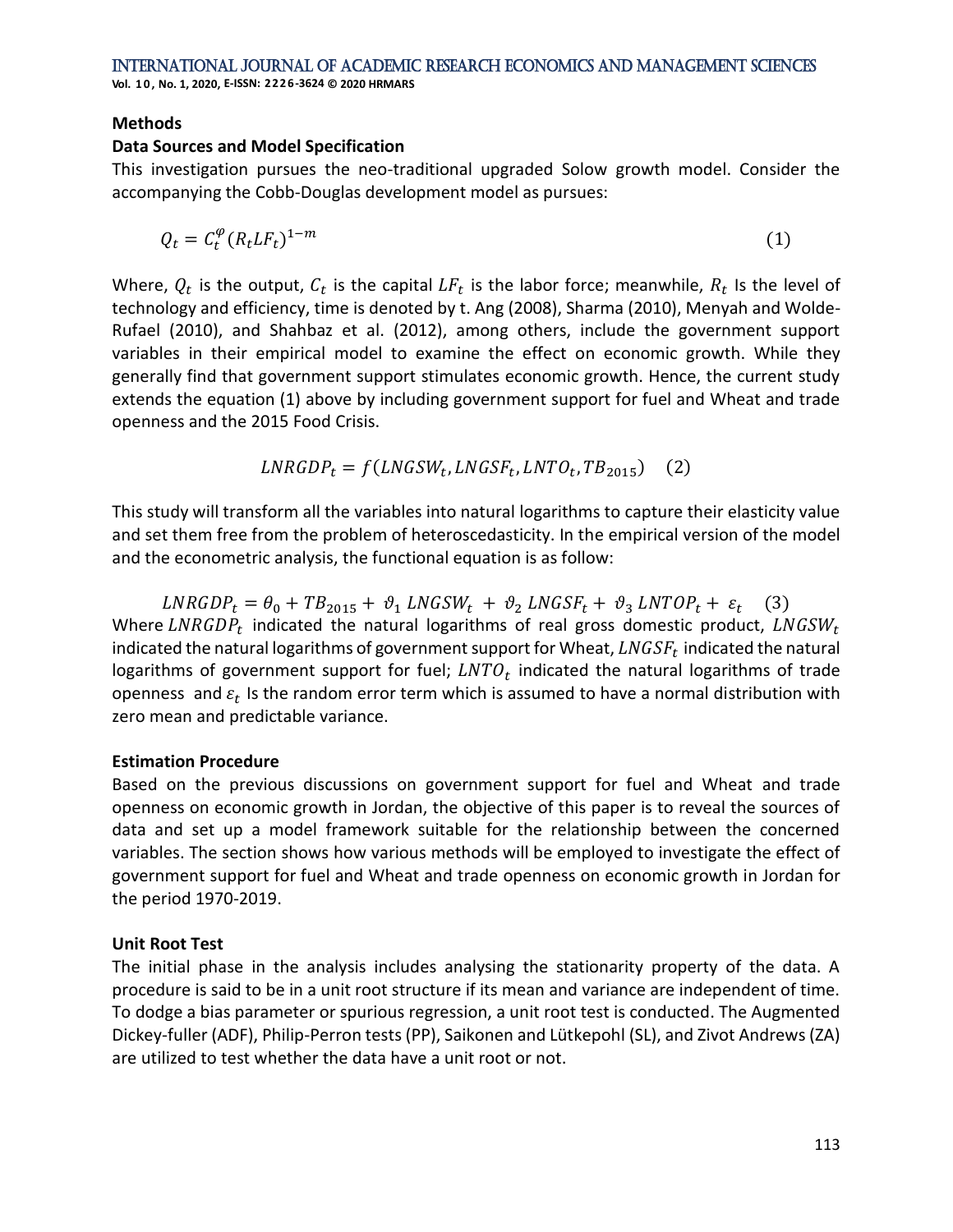**Vol. 1 0 , No. 1, 2020, E-ISSN: 2226-3624 © 2020 HRMARS**

#### **The Augmented Dickey-fuller Unit Root Test**

Augmented Dickey-fuller (1984) expand the basic autoregressive unit root test to suit in general ARMA (g, r) models with baffling orders, and their test is indicated as the ADF test. The test is alluded to as the enlarged Dickey-Fuller (ADF) test. The model gives that the slack length in autorelapse increment with the sample size, T, at a controlled rate less than  $T<sup>1/3</sup>$ The basics equation for the model is as follows:

$$
Q_t = \beta_0 R_t + \alpha Q_{t-1} + \tau_t
$$
  
\n
$$
\alpha (V)U_t = \theta (V)\varepsilon t, \varepsilon t \sim MZ(0, \sigma 2)
$$
\n(4)

The null hypothesis of the ADF test is that a time series $y_t$  Is I(1) beside the alternative that it is I(0). The null hypothesis of the ADF t-test is:

 $H_0$ :  $\theta = 0$  while, the alternative hypothesis of  $H_0$ :  $\theta = 0$ 

This is the assumption that the subtleties in the data have an ARMA configuration. The ADF test is founded on assessing the test regression

$$
N_t = \gamma' S_t + \alpha N_{t-1} + \sum_{j=1}^p \delta_j \Delta N_{t-j} + \rho_t u_t \tag{6}
$$

Where  $D_t$  is the deterministic term and  $\Delta {\rm y}_{t-j}$  capture the serial correlation The ADF t-statistic and normalized bias statistic are

$$
ADF_t = l_{\alpha=1} = \frac{\hat{\alpha} - 1}{SE(\alpha)}\tag{7}
$$

 $\mathit{ADF}_t$ , has asymptotic distributions of  $t_\varphi=1\;$  under white noise errors provided p is selected appropriately.

#### **Philip Perron (PP) Unit Root Test**

Phillips and Perron (1988) have dependent on a more grounded exhaustive speculation of unit root non-stationary. The examinations are related to ADF tests. The Phillips-Perron (PP) unit root assessments move from the ADF examinations fundamentally by the manner in which they handle heteroscedasticity and consecutive relationship in the bungles. In point by point, where the ADF assessments apply a parametric auto-regression to measure the ARMA structure of the mix-ups in the examination backslide, the PP tests dismiss any successive relationship in the analysis regression. Consider a model

$$
N_t = \theta_o + N_{t-1} + \alpha_t \tag{8}
$$

DF:  $at \sim iid$ 

PP: at ~ serially-correlated

PP test equation:  $N_t = \theta_o + N_{t-1} + \alpha_t$  (9) Adding the correction indicators to the DF test statistic, the equation will be:

$$
H_0: \delta = 0
$$
  

$$
H_1: \delta < 0
$$

#### **Saikonen and Lütkepohl**

Before we begin with empirical analysis, this study will face the stationarity analysis; as such, we employed Saikonen and Lütkepohl (SL) structural break test to examine the stationarity issue. SL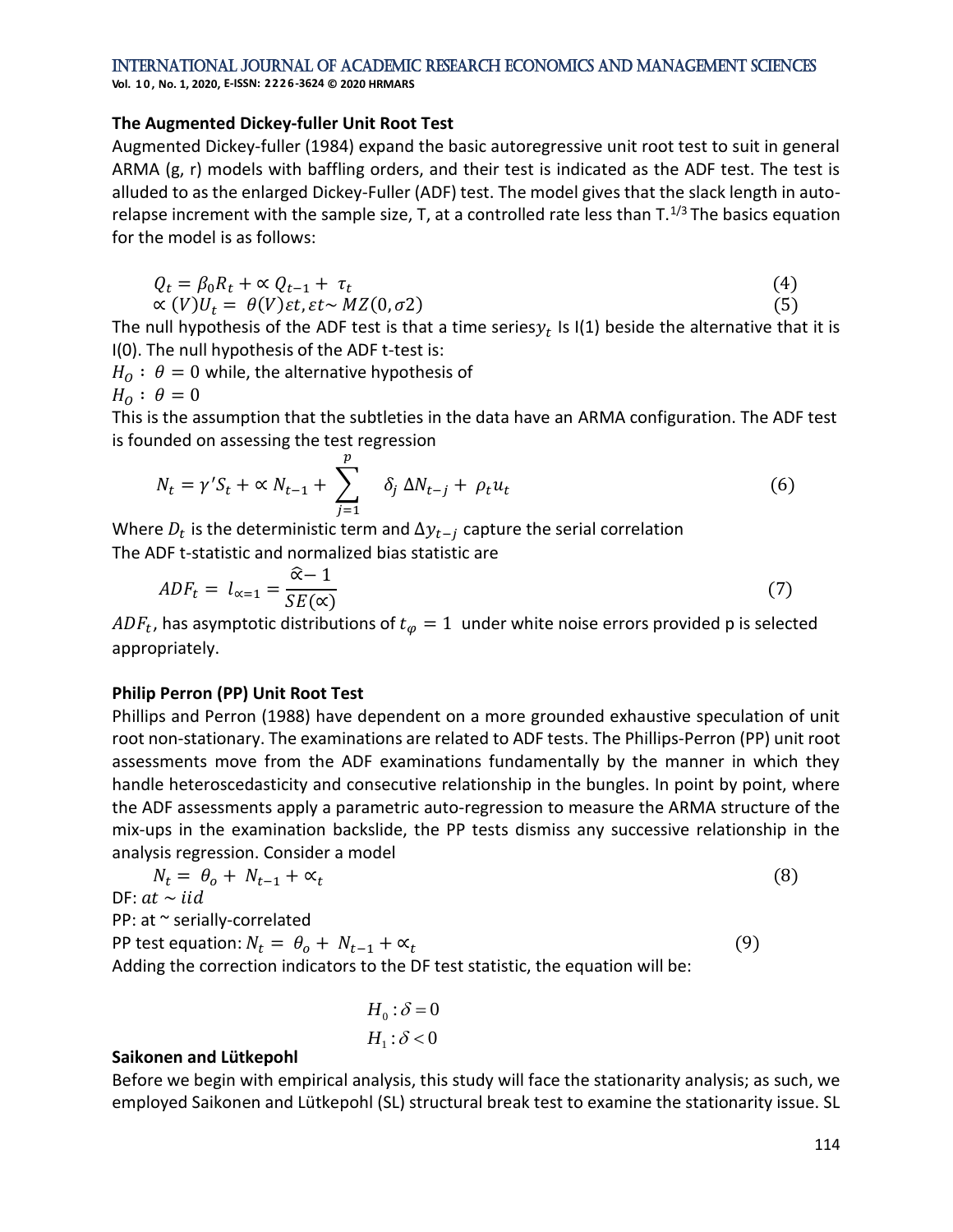unit root test provided a solution when shift prevail in the time series, and it is superior over the widely used Augmented Dickey-Fuller (ADF), Phillip-Perron (PP), DF-GLS, and other traditional approaches to unit root tests since they may lead to inefficient and bias results when there is a level shift in the series (Shahbaz, 2013). Therefore, following Saikonen and Lütkepohl (2002) and Lanne et al. (2002) to carry out the unit root test, the empirical modeling is as follows:

$$
y_t = \mu_0 + \mu_1 t + f_t(\theta)'\gamma + x_t \tag{10}
$$

Where,  $f_t(\theta)'\gamma$  is considered as a shift function,  $\theta$  and  $\gamma$  are unknown parameter vectors while the errors  $x_t$  Are generated via the  $AR(p)$  process with a possibility of a unit root. A simple dummy variable with shift date  $TB_{SAP}$  is used based on an exponential distribution function. Thus,

 $f_t = d_{1t} \coloneqq \{0, 1, t \leq \geq TB_{1997\&2015} T B_{1997\&2015}$  (11) There is no extra parameter  $\theta$  involved in the function while  $\gamma$  is a scalar in the shift term,  $f_t \gamma$ .

#### **Zivot-Andrews (ZA) Unit Root Test**

The different unit attaches utilized to test the stationary properties of time game plan data, specifically: ADF tests set up by Dickey Fuller (1979), PP tests set up by Philips and Perron (1988), Kwiatkowski–Phillips–Schmidt–Shin (KPSS) tests set up by Kwiatkowski et al. (1992), Dickey-Fuller GLS (DF-GLS) tests set up by Elliott et al. (1996), and Ng-Perron developed by Ng-Perron (2001). All of the tests have a ton of need due to not having information about assistant breakpoints that may happen in the course of action. This prompts beguiling and uneven outcomes. In like way, Zivot-Andrews (1992) set up three models to test the stationarity properties of the segments with the closeness of a fundamental breakpoint in the arrangement. The models as the conditions as pursues:

Equation (12) permits a one-time charge in the limit of the pattern part, which is the slant. Equation (13) has a one-time change both in pattern and captures elements of the elements to be used for exploratory purposes. Equation (14) allows a one-time change in factors at the level edge. Zivot-Andrews (1992) looked for after three models to check the speculation of a one-time auxiliary break in the arrangement.

$$
\Delta \varphi_t = \vartheta + \vartheta \sigma_{t-1} + \gamma_t + \pi \Delta \delta_t + \sum_{\substack{j=i \\ q}}^q d_j \Delta \sigma_{t-j} + \tau_t
$$
\n(12)

$$
\Delta z_t = \gamma + \gamma \sigma_{t-1} + \pi_t + \gamma \Delta T + \sum_{j=i}^{q} d_j \Delta \sigma_{t-j} + \tau_t
$$
\n(13)

$$
\Delta \varphi_t = \pi + \pi \sigma_{t-1} + \omega_t + d\Delta \forall_t + d\Delta T_t + \sum_{j=i}^q d_j \Delta \sigma_{t-j} + \tau_t
$$
\n(14)

The dummy indicators are specified by  $\Delta V_t$  presenting mean shift arisen at separately point with time break but trend shift indicators are presented by  $\Delta Q_t$  so,

$$
\Delta \varphi_t = f(x) = \{1 \quad \text{if } q > QB \quad \text{if } q < QB \}
$$
  
And 
$$
\Delta \varphi_t = \{q - QB \quad \text{if } q > QB \quad \text{if } q < QB \}
$$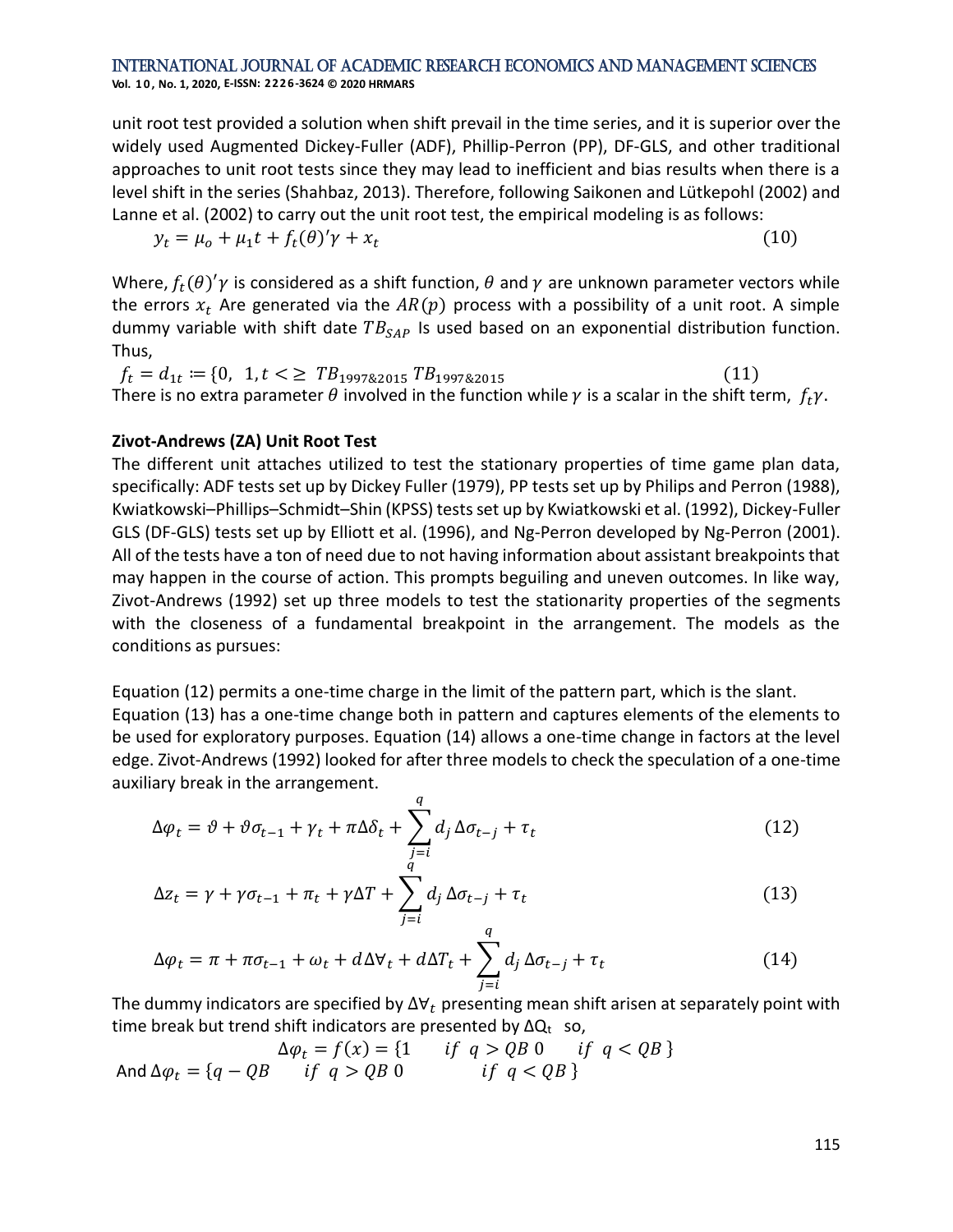**Vol. 1 0 , No. 1, 2020, E-ISSN: 2226-3624 © 2020 HRMARS**

### **Cointegration Test**

In terms of examining the long-run relationship between the variables, the cointegration analysis was utilized. This study used Gregory and Hansen (1996) Cointegration to determine the longrun effect among the independent variables and dependent variable

## **Gregory and Hansen (1996) Cointegration**

Gregory and Hansen (1996) created a cointegration residual-based technique. This cointegration is assumed to be non-informative, looking at the break timing. Gregory and Hansen (1996) outlined three optional models such as level shift, level shift with the trend, and regime shift. The beauty of these tests is that a researcher may like to test for cointegration over a period of time; while doing that, there may be a break which the timing might not be known to the researcher. This can be treated as an unknown break which the technique will give the exact timing of the break. This method is an extension of Eagle and Granger (1987) test that comprises of estimating the null hypothesis of no cointegration, while an alternate hypothesis of cointegration presence with one unknown structural break in a time series data, this is based on the modified usual ADF, Za and Zt test mode. However, the decision criteria are to reject the null hypothesis when the absolute value of Zt statistics is greater than 5 percent critical value; otherwise, u can't reject the null hypothesis.

The following are the three models:

 $y_{1t} = \omega_1 + \omega_2 Q_{t\pi} + \alpha^1 y_{2t} + e_t \quad t = 1, \dots, n.$  (15) The following equation accounts for a trend in the data, however restricting a shift change at the level.

 $y_{1t} = \omega_1 + \omega_2 Q_{t\pi} + \aleph_t + \alpha^1 y_{2t} + e_t \quad t = 1, \dots, n.$  (16) The equation below allows for changes in both the intercept and in the slope of the cointegration vector.

 $y_{1t} = \omega_1 + \omega_2 Q_{t\pi} + \alpha^1 y_{1t} + \alpha^1 z_{2t} Q_{t\pi} + e_t \quad t = 1, \dots, n.$  (17) The following represent the dummy variable that takes care of the structural break  $\emptyset_{t\pi} = \{0, 1, \frac{t \leq [n\pi]}{t > [n\pi]} \}$  $t > [n\pi]$ 

Where  $\pi$  = (0,1) is the corresponding speck of changing the timing, the distance of this timing is normally captured as (0.15n, 0.85n). Both one to three models are serially determined, having the speck of the break changing across the interval  $\pi = (0,1)$ .

## **Long run and Short-Run Estimation Using Dynamic Autoregressive Distributive Lags**

As opposed to the complexities of existing ARDL models in looking at the impact of short-and since quite a while ago run in complex model determinations, Jordan and Philips (2018) presented a novel unique animated ARDL model equipped for evaluating, invigorating, and naturally plotting expectations of counterfactual change in one regressor on the needy variable while holding different regressors consistent. To apply the dynamic invigorated ARDL procedure, the information arrangement for the model estimation ought to be coordinated of request one and cointegrated, for which the factors in this work meet the prerequisites. The dynamic ARDL mistake amendment calculation used for the models receives 5000 re-enactments of the vector of parameters from a multivariate ordinary dispersion. This examination shows the various types of communication that uncover the different determinants of reasonable employments. The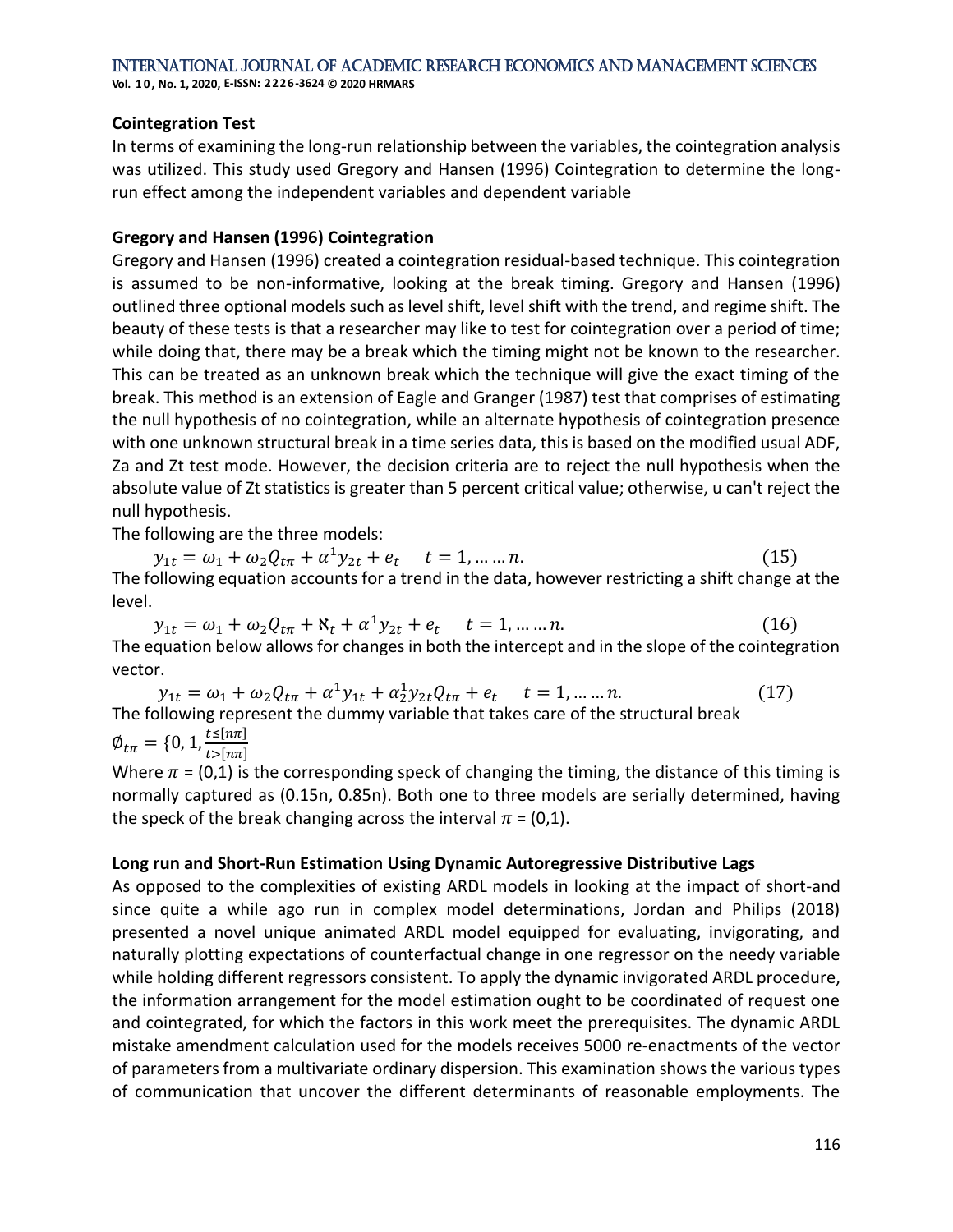ARDL model with dynamic reproductions proposed by Jordan and Philips (2018) adheres to the standard pathway communicated as:  $\overline{M}$ 

$$
\Delta LN(r)_t = \emptyset_1 + \rho_1(r)_{t-1} + \rho_1(q_1)_{t-1} + \cdots + \rho_k(q_k)_{t-1} + \sum_{t-1}^N \tau_1 \Delta(r)_{t-1} + \sum_{j=0}^g \pi_{ij} \Delta(q)_{t-j} + \cdots + \sum_{j=0}^g \pi_{kj} \Delta(q_k)_{t-j} + \varphi_{1t}
$$
\n(18)

Where an adjustment in the needy variable (r) is an element of the block ( $\emptyset$  1), all the free factors at t - 1 in levels to a limit of g and gk slacks in their first-contrasts ( $\Delta$ ) with blunder term ( $\phi$  1t in time t. The ARDL limits testing methodology for a level relationship by Pesaran et al. (2001) is inspected utilizing Kripfganz and Schneider (2018) basic esteems and rough p-values dependent on reaction surface relapses. To dismiss the invalid theory of no level relationship [H\_0 =  $\emptyset$  0 +  $\emptyset$  1 + ... +  $\emptyset$  K = 0], the F-measurement from the together zero estimation of all parameters on the free factors in level and the slacked ward variable coefficient must be over the upper bound basic qualities [I (1)], combined with factually critical surmised p-values. In view of the exact particular communicated in Eq. (21), the blunder amendment types of the ARDL-limits models are evaluated as:

$$
\Delta LN(RGDP)_t = \emptyset_1 + \mu_1 TB_{2015} + \varphi_1 (RGDP)_{t-1} + \rho_1 \Delta (GSW)_t + \varphi_2 \Delta (GSW)_{t-1} + \rho_2 \Delta (GSF)_t + \varphi_3 \Delta (GSF)_{t-1} + \rho_3 \Delta (TO)_t + \varphi_4 \Delta (TO)_{t-1}
$$
(19)

Where  $\Delta$  denotes difference operator,  $\phi_o$  is the intercepts while  $\varphi_1, \varphi_2, \varphi_3, \varphi_4$ , and  $\rho_1, \rho_2$ , and  $\rho_3$  are the short-run coefficients. Residual term is  $\mu_t$  And it is assumed to be normally, identically, and independently distributed. The time period is denoted by *t*. The optimal lag length will be chosen using Schwarz Information Criterion (SIC). It has the preferred position of powerful execution and computational straightforwardness (Neath et al., 1997). F-test measurement will be applied to look at the hugeness of the coefficients of the slack factors. Researching the presence of the short-run relationship among the markers in the above conditions and is done using limits testing procedure, which is the essential stage in the ARDL co mix system and relies upon the F-test estimation. Each condition merged both the since a long time ago run and short-run parameters. The Joint noteworthiness test, which suggests no cointegration, is given by the null hypothesis  $H_0: \vartheta_1 = \vartheta_2 = \vartheta_3 = \vartheta_4 = 0$ . Therefore, rejecting the null hypothesis, i.e.  $H_1: \vartheta_1 \neq \vartheta_2 \neq \vartheta_3 \neq \vartheta_4 \neq 0$  suggests that cointegration exists among the factors. Two breaking points of essential regards are enlisted by Pesaran et al. (2001) for decision manage everything. The lower bound recognizes that all of the markers are I (0), and the upper bound acknowledge they are all I (1). If the figured F-estimation is more critical than the upper essential regard, there is co coordination. However, when the F-measurement is between the two limits of basic qualities, the examinations get uncertain. All in all, when the F - measurement is not exactly the lower basic esteem, it proposes no cointegration.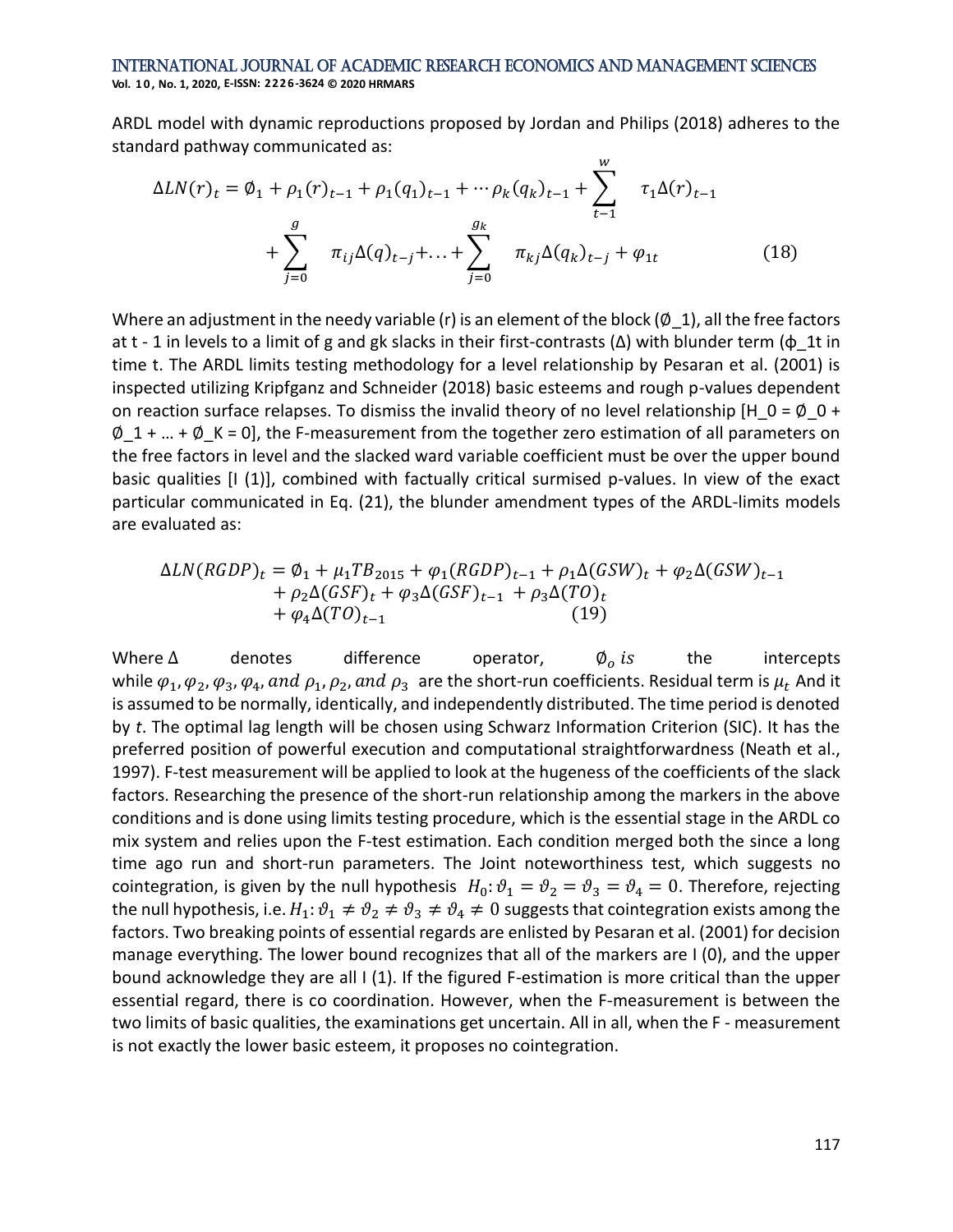**Vol. 1 0 , No. 1, 2020, E-ISSN: 2226-3624 © 2020 HRMARS**

#### **Results and Discussion**

#### **Descriptive Statistics and Correlation Analysis**

Table 1 presents the descriptive statistics. The average values of LNRGDP, LNGSW, LNGSF, and LNTOP are 2.45%, 3.75%, 4.33%, and 4.71%%, respectively.

|           | <b>LNRGDP</b> | <b>LNGSF</b> | LNGSW | <b>LNTOP</b> |
|-----------|---------------|--------------|-------|--------------|
| Mean      | 2.456         | 4.330        | 3.747 | 4.707        |
| Median    | 2.119         | 4.414        | 3.348 | 4.733        |
| Maximum   | 5.555         | 6.274        | 5.217 | 4.984        |
| Minimum   | 0.442         | 2.939        | 2.351 | 4.021        |
| Std. Dev. | 1.526         | 1.075        | 1.150 | 0.206        |
| Skewness  | 0.736         | 0.060        | 0.158 | $-1.304$     |
| Kurtosis  | 2.415         | 1.424        | 1.218 | 4.976        |

|  | Table 1 Descriptive Statistics |  |
|--|--------------------------------|--|
|--|--------------------------------|--|

Table 2 shows the correlation analysis. The results reveal that the correlation between LNGSF, LNGSW, and LNRGDP is negatively very weak -0.12 and -0.56, respectively. Moreover, the correlation between LNTOP and LNRGDP indicates a weak positive correlation.

|               | <b>LNRGDP</b> | <b>LNGSF</b> | LNGSW    | <b>LNTOP</b> |
|---------------|---------------|--------------|----------|--------------|
| <b>LNRGDP</b> | 1.000         |              |          |              |
|               |               |              |          |              |
| <b>LNGSF</b>  | $-0.227$      | 1.000        |          |              |
|               | (0.227)       |              |          |              |
| LNGSW         | $-0.565*$     | $0.739*$     | 1.000    |              |
|               | (0.001)       | (0.000)      |          |              |
| <b>LNTOP</b>  | $0.539*$      | $-0.017$     | $-0.318$ | 1.000        |
|               | (0.002)       | (0.927)      | (0.085)  |              |

#### Table 2 Correlation Analysis

#### **Unit Root Testing**

Unit root tests are conducted in the study to determine whether there are any variables integrated of order two, which are not ideal for Gregory and Hansen's (1996) Co-integration and DARDL estimations. As can be seen from Table 3, the results of unit root tests show that series are non-stationary at levels but become stationary at first differences; they are said to be integrated of the first order, I(1). In this case, it has been concluded that the existence of a cointegration relationship between these series can be tested since the series under consideration are integrated of the same order.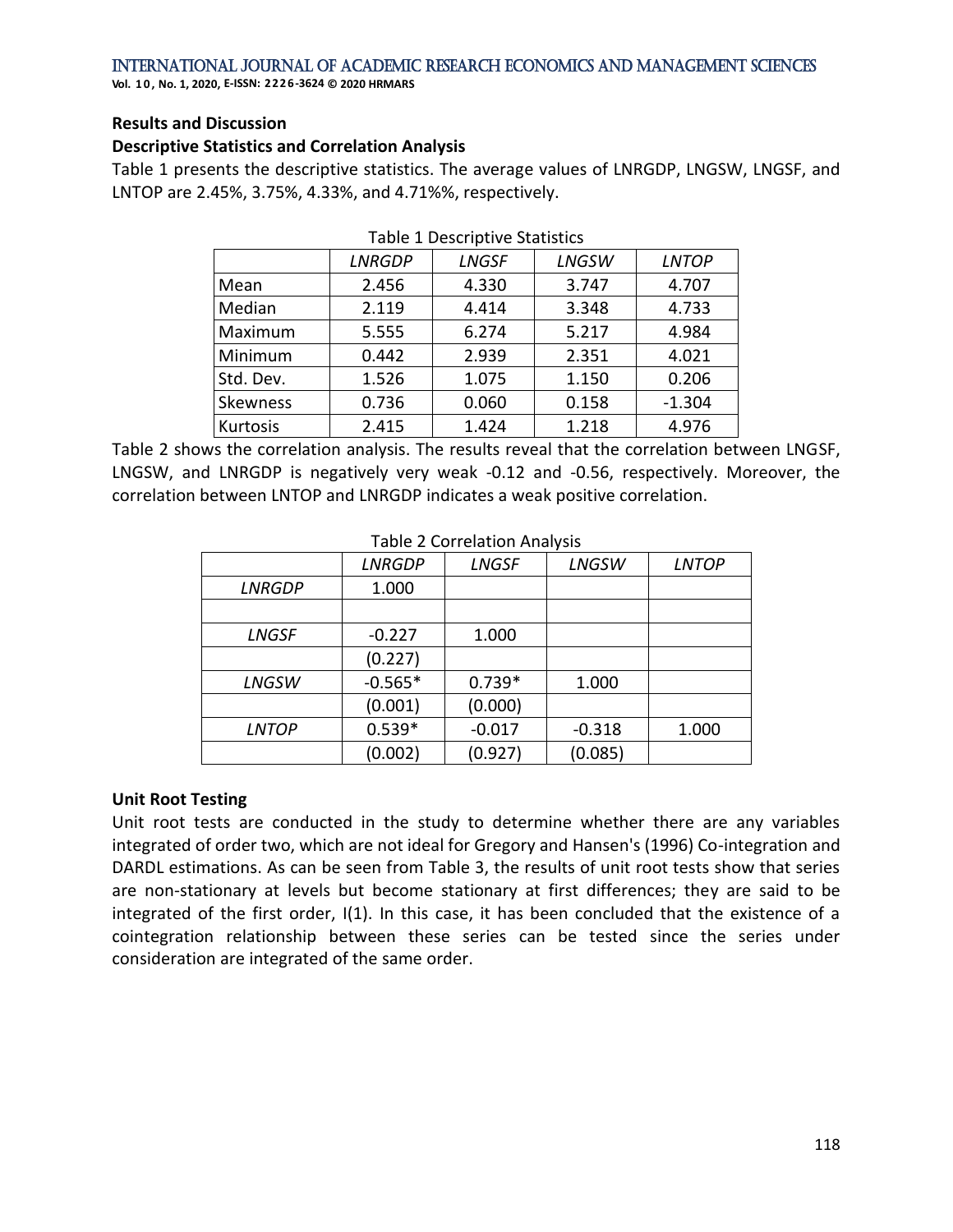Variabl es ZA SL | ADF | PP Level Brk Date  $1<sup>st</sup>$  Diff Brk Date. Level  $1<sup>st</sup>$ Diff Level  $\left| \mathbb{1}^{\text{st}} \text{ Diff} \right|$  Level  $\left| \mathbb{1} \right|$ 1<sup>st</sup> Diff *LNRGD P* | -3.805 | 1980 | -16.38\* | 1992  $0.21$  6.52\* 1.834 11.80\* -  $-1.999$   $-13.51*$ *LNGSF* -2.163 2003 -5.944\* 2009 1.87 11.87  $*$  -1.530 4.619\* -  $-1.881$   $-4.627*$ *LNGS W* | -1.571 | 2006 | -6.425\* | 2004 0.23 10.88  $0.634$  5.882\* -  $-0.524$   $-5.914*$ *LNTOP* -1.889 1974 -5.745\* 1986  $1.78$  9.76\* -4.094 5.308\* -  $-2.650$   $-5.345*$ 

Table 3 Result of Unit Root Test

#### **Cointegration Test**

In terms of examining the long-run relationship between the variables, the cointegration analysis was utilized. This study used Gregory and Hansen's (1996) Cointegration to determine the longrun effect among the independent variables and dependent variables. The need for a cointegration test is vital to aid in establishing long-run bound among series. The traditional cointegration test (see Johansen, 1991; Johansen & Juselius, 1990) fails to account for the structural break(s). Thus, new breeds of cointegration tests are available in the econometrics literature that helps circumvent spurious analysis and help account for the breaks (Gregory & Hansen, 1996; Westerlund & Edgerton, 2007). Thus, this study employs Gregory and Hansen's (1996) cointegration test, which accounts for structural breaks. The result presents in Table 4 below. The result shows that there is a cointegration relationship between interest rate, taxes, and economic growth in Jordan with the existence of different breaks at both levels, trend, and regime. This implies that interest rate, taxes, and economic growth have a long-run cointegration relationship. This result is consistent with Al-Shatti (2014), Chinweoke et al. (2014), Olulu et al. (2014), Abu-Eideh (2015), Novikov et al. (2018), Saberi and Hamdan (2019)

|              | $1000$ . Si ego, $\mu$ and mansem $(2555)$ connegration test nest |      |
|--------------|-------------------------------------------------------------------|------|
|              | <b>T-Statistics</b>                                               | Date |
| Level        |                                                                   |      |
| <b>ADF</b>   | $-5.16**$                                                         | 1989 |
| Zt           | $-5.96*$                                                          | 1990 |
| Za           | $-49.76**$                                                        | 1990 |
| <b>Trend</b> |                                                                   |      |
| <b>ADF</b>   | $-5.33**$                                                         | 1989 |
| Zt           | $-5.97*$                                                          | 1990 |
| Za           | $-49.66$                                                          | 1990 |
| Regime       |                                                                   |      |
| <b>ADF</b>   | $-5.79**$                                                         | 1976 |
| Ζt           | $-6.65*$                                                          | 1974 |
| Za           | $-46.57**$                                                        | 1974 |

Table 4 Gregory and Hansen (1996) cointegration test Result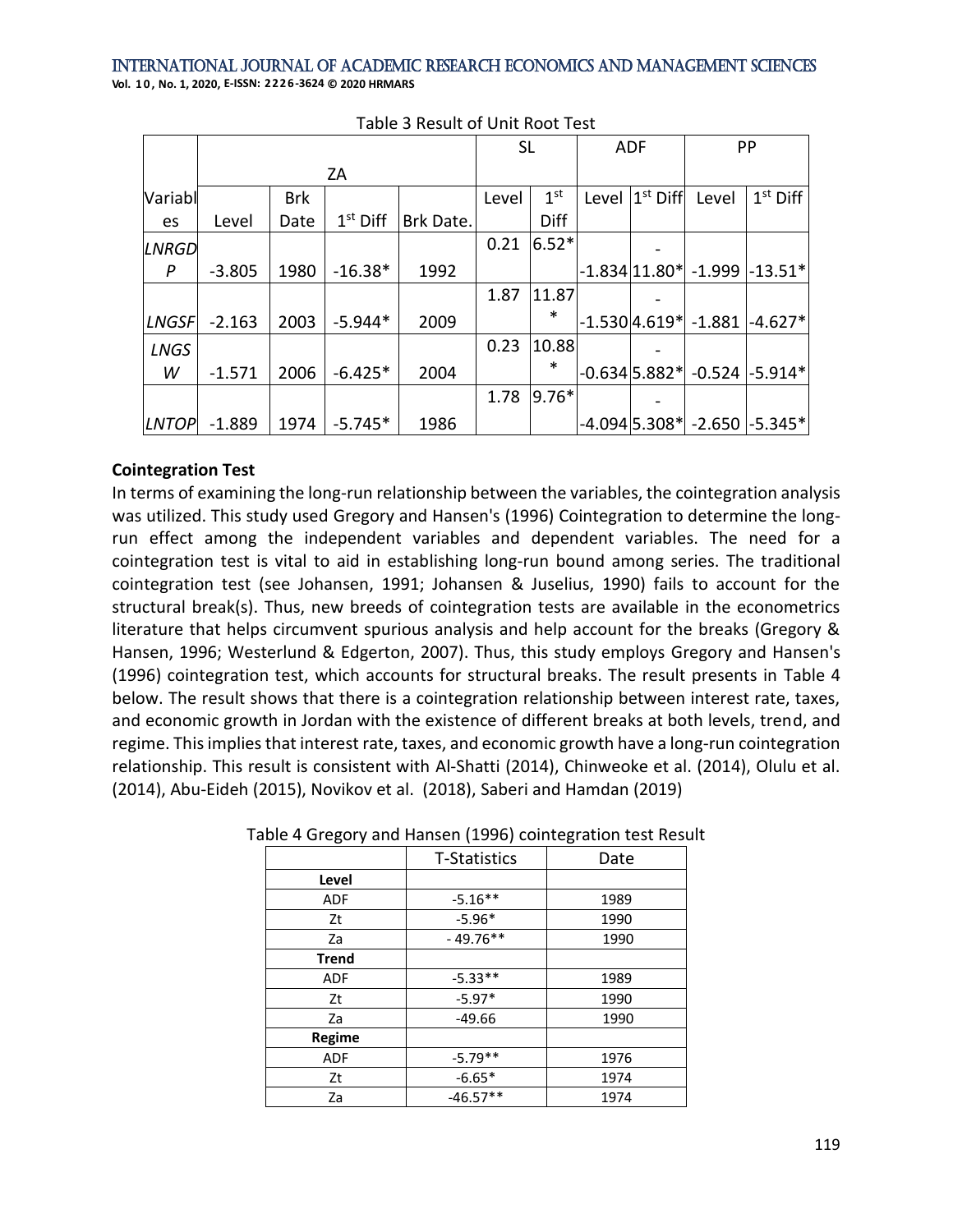**Vol. 1 0 , No. 1, 2020, E-ISSN: 2226-3624 © 2020 HRMARS**

#### **Long-run and Short-run Estimates**

Table 5 represents the Long-run and Short-run results. In the long-run and short-run, coefficients for *LNGSFt*, *LNGSWt*, and *LNTOt*, are positive and significant at 5%, respectively, while the coefficients for *LNTB<sup>2015</sup>* are negative and statistically significant at 5%. However, the short-run coefficient for *LNTO* is statistically not significant. The signs of all the variables are in line with the theoretical predictions. The results indicated that a 1% increase in *LNGSFt*, *LNGSWt*, and *LNTOt*, will lead to a 0.443%, 0.678%, and 0.456% increase in economic growth in the long run. Conversely, A 1% decrease in the 2015 Food Crisis will lead to a 0.110% and 0.168% increase in the economic growth in both the short-run and long-run, respectively. Moreover, the diagnostic test shows that the chi-square values indicated the absence of serial correlation and heteroscedasticity. It also reveals that the model is correctly specified, and the series is normally distributed. Therefore, the results do not reject the null hypothesis for the diagnostic test. The  $R<sup>2</sup>$  value shows that the independent variables explained the dependent variable by 60%.

| Dependent variable: LNGDPt  |              |           |  |  |
|-----------------------------|--------------|-----------|--|--|
| Variables                   | Coefficients |           |  |  |
| $LNGSF_t$                   | $0.443**$    |           |  |  |
| $\Delta LNGSF_t$            |              | $0.315**$ |  |  |
| $LNGSW_t$                   |              | $0.678**$ |  |  |
| $\Delta L$ NSW <sub>t</sub> |              | $0.456**$ |  |  |
| $LNTO_t$                    |              | $0.213*$  |  |  |
| $\Delta L N T O_t$          |              | $-0.123$  |  |  |
| LNTB <sub>2015</sub>        |              | $-0.110*$ |  |  |
| ALNTB <sub>2015</sub>       |              | $-0.168*$ |  |  |
|                             |              |           |  |  |
| R <sup>2</sup>              | 0.60         |           |  |  |
| Adj- $R^2$                  | 0.46         |           |  |  |
| <b>F-Statistics</b>         | 8.431(0.000) |           |  |  |
| $\gamma_{ser}$              | 0.324(0.829) |           |  |  |
| $\gamma_{Hetr}$             | 0.567(0.782) |           |  |  |
| $\gamma_{Nor}$              | 0.156(0.488) |           |  |  |

|  | able 5 Estimates Results |  |
|--|--------------------------|--|
|--|--------------------------|--|

### **Discussion and Conclusion**

The main objective of this paper has been to explore the effect of government support on economic growth in Jordan, which is measured as the growth rate of real GDP. While focusing on two government support categories, namely fuel, and Wheat. This paper employed Gregory and Hansen's (1996) Co-integration and DARDL estimations in order to find the fixed effects of government support on economic growth. We used time-series data for Jordan over the period of 1970 – 2019. The result shows that larger government support may lead to higher economic growth. Moreover, as we classify the government support into some categories, expenditure, namely fuel and Wheat, significantly lead to higher economic growth. In other words, the evidence indicated that the growth rate of real GDP is enhanced by government support for fuel and Wheat. Given the positive relationship between the government support for fuel and Wheat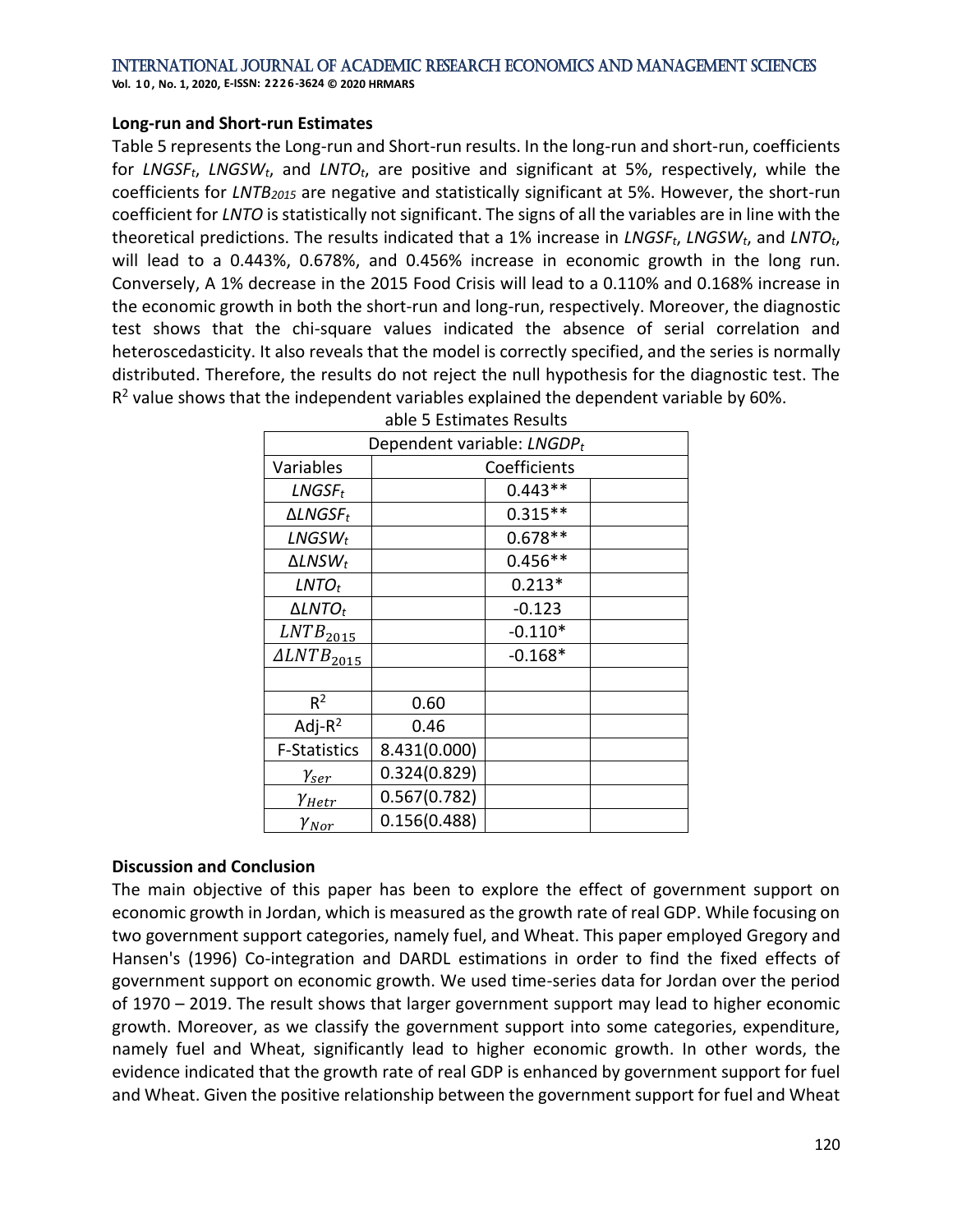and economic growth, as what has been suggested by Wagner's law. The government is suggested to use the government support in a better way and un-excessively. If government support is utilized in the excess amount, the excessive development support becomes unproductive at the margin. Moreover, fiscal policy can be used as a macroeconomic instrument for economic stability. Intensive government support should be employed as an investment by allocating the funds to productive sectors. In addition, the government needs to make sure that increment in government support does not hurt the economy, particularly the economy of people within the country. If increment in government support will lead to higher tax costs or higher borrowing, which result in higher interest payable, government support might not achieve its purpose of accelerating economic growth. However, this study has a limitation, which it does not include the causality test to find out the direction of causality between these two variables. Future research may look into this area to analyze which variable affect the other variable, or is there any evidence of bi-directional causality between government support for fuel and Wheat and economic growth. This test may give us a much more proper policy implication in designing the fiscal policy for the future economy.

### **References**

- Abu-Eideh, O. M. (2015). Causality between public expenditure and GDP growth in Palestine: An econometric analysis of Wagner's law. Journal of Economics and Sustainable Development, 6(2), 189-199.
- Al-Fawwaz, T. M. (2016). The impact of government expenditures on economic growth in Jordan (1980-2013). International Business Research, 9(1), 99.
- Al-Shatti, A. S. (2014). The Impact of Public Expenditures on Economic Growth in
- Ang, J. B. (2008). What are the mechanisms linking financial development and economic growth in Malaysia?. Economic Modelling, 25(1), 38-53.
- Chinweoke, N., Ray, N., & Paschal, N. (2014). Impact of government expenditure on Nigeria's economic growth (1992-2011). The Macro theme Review: A Multidisciplinary Journal of Global Macro Trends, 3(7), 79-87.
- Coady, D. P., El Said, M., Gillingham, R., Kpodar, K., Medas, P. A., & Newhouse, D. L. (2006). The magnitude and distribution of fuel subsidies: evidence from Bolivia, Ghana, Jordan, Mali, and Sri Lanka.
- Dickey, D. A., & Fuller, W. A. (1979). Distribution of the estimators for autoregressive time series with a unit root. *Journal of the American statistical association*, *74*(366a), 427-431.
- Dickey, D. A., Hasza, D. P., & Fuller, W. A. (1984). Testing for unit roots in seasonal time series. *Journal of the American Statistical Association*, *79*(386), 355-367.
- Eagle, D., & Stephanedes, Y. J. (1987). Dynamic highway impacts on economic development. *Transportation R*
- Elliott, G., Rothenberg, T. J., & Stock, J. H. (1996). Efficient Tests for an Autoregressive Unit Root. Econometrics 64 (4): 813–836.
- Gemmell, N., Kneller, R., & Sanz, I. (2016). Does the Composition of Government Expenditure Matter for Long‐Run GDP Levels? Oxford Bulletin of Economics and Statistics, 78(4), 522- 547.